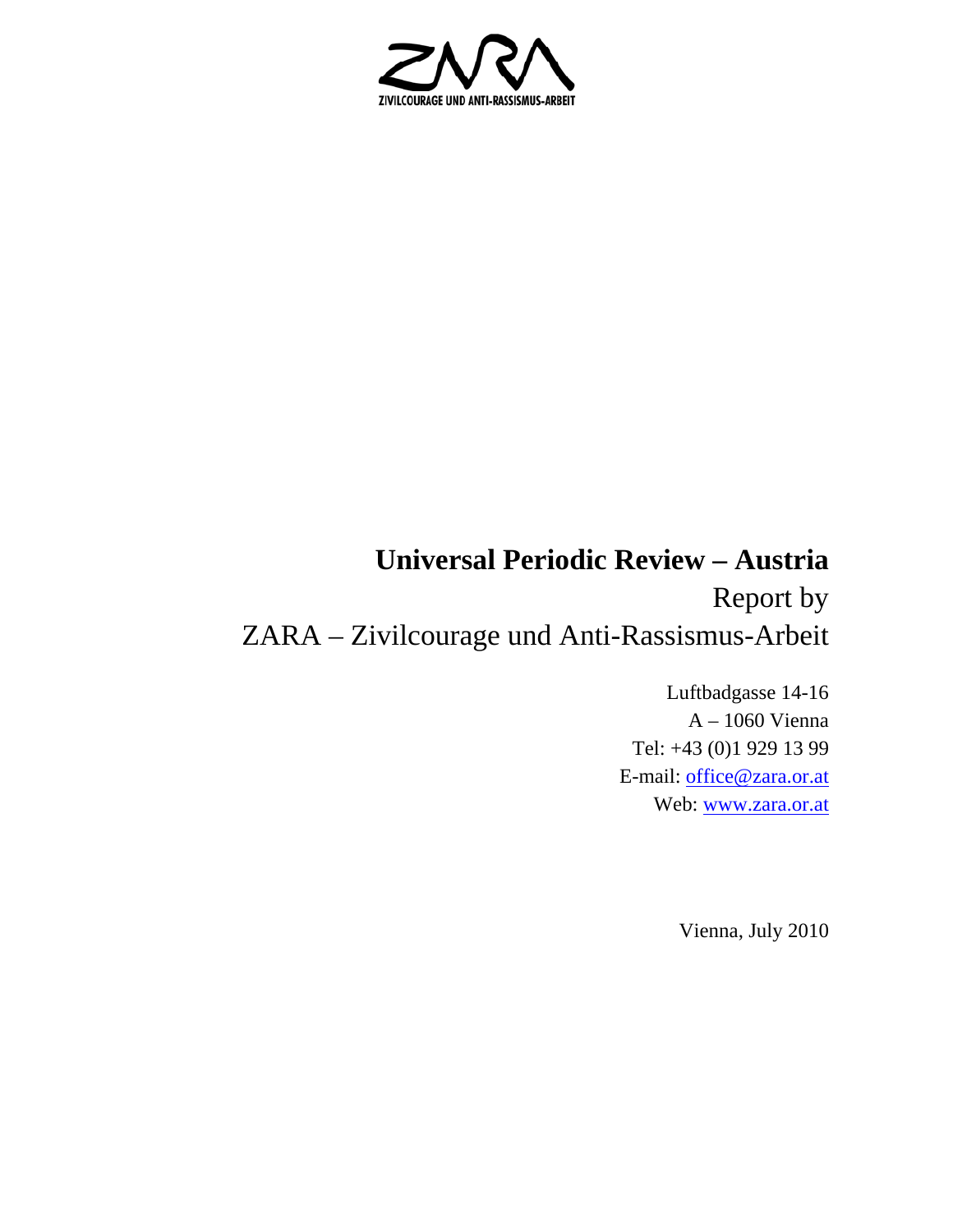

# **1 Introduction**

[1]. This report was drafted by *ZARA – Zivilcourage und Anti-Rassismus-Arbeit* a Vienna based antiracism NGO established in 1999. We perceive racist discrimination as any form of disadvantageous treatment on the grounds of skin colour, language, appearance, religion, citizenship and/or origin. ZARA operates a counselling, information and documentation unit for victims and witnesses of racism, it offers educational and awareness raising measures for different target groups (students, teachers, companies, civil servants, etc.), publishes material on civil courage, racism<sup>1</sup> and related issues as well as lobbies for the development and improvement of anti-discrimination legislation.

## **2 Short Summary**

[2]. The **promotion** of the **right to non-discrimination** on the ground of ethnic origin is **hampered** by **not implementing recommendations** of international treaty bodies, **insufficient** antidiscrimination **legislation**, **inadequate resources** for both public and private organisations combating discrimination, **reluctance to collect data** on racism and **to acknowledge racism** as an everyday social phenomenon **embedded in legislation, administrative practices and structures. Improvements** are **slow**, awareness raising and support of victims of discrimination is to a great extent provided by NGOs.

## **3 Legal and Institutional Framework**

## **3.1 International and Regional Obligations**

- [3]. We ask the **Austrian government** to **withdraw** the following **reservations**:
	- **ICERD Art 4 sub-paragraphs (a), (b) and (c)**, the aims of which may not jeopardise the right to freedom of opinion and expression and the right to freedom of peaceful assembly and association. Therefore, national courts interpret sec 283 Penal Code (incitement to hatred) in a rather restrictive way. So far no individual complaints have been filed with CERD. The reservation might prevent claimants to bring individual cases to CERD, after national courts have not established a violation of sec 283 Penal Code.
	- **CCPR Art 14 (3) (d)**: National regulations allow for the exclusion of a defendant in case s/he disturbs the orderly conduct of the trial or his/her presence would impede the questioning of another accused person, a witness or an expert. In March 2008, a female defendant – who refused to take off her burqa in court – was removed from the proceedings on the ground of her "unseemly behaviour" (sec 234 Code of Criminal Procedure). The judge could not assess her trustworthiness without being able to see her face and deemed it "rude" to "cover one's face in a free country like Austria".
	- **CCPR Arts 19, 21 and 22**: The restrictions limiting these freedoms provided for by CCPR are further limited by Art 16 of the European Convention for the Protection of Human Rights and Fundamental Freedoms (ECHR), which allows the contracting parties to restrict political activities of aliens. This further general restriction exclusively aiming at the prohibition of political activities of aliens seems disproportionate and discriminatory.
	- **CCPR Art 26**: Austria understands the article as not excluding unequal treatment of Austrian nationals and aliens. However, a differentiation of these two groups is also only allowed when based on well-founded and objective criteria. In the case of Karakurt v. Austria the UN Human Rights Commission established a violation of Art 26, on the ground of unsubstantiated differential treatment between different categories of aliens (citizens of the EEA and other aliens). Aus-

 $\overline{a}$ 

Anti-Rassismus-<br>
Telefon: 01/929 13 99 DVR: 2110769

**Zivilcourage und A-1060 Wien http: www.zara.or.at BLZ: 12.000 Arbeit Fax: 01/929 13 99-99 2VR: 236017119 1 1** 

<sup>1</sup> See: Annual Racism Report http://www.zara.or.at/index.php/beratung/rassismus-report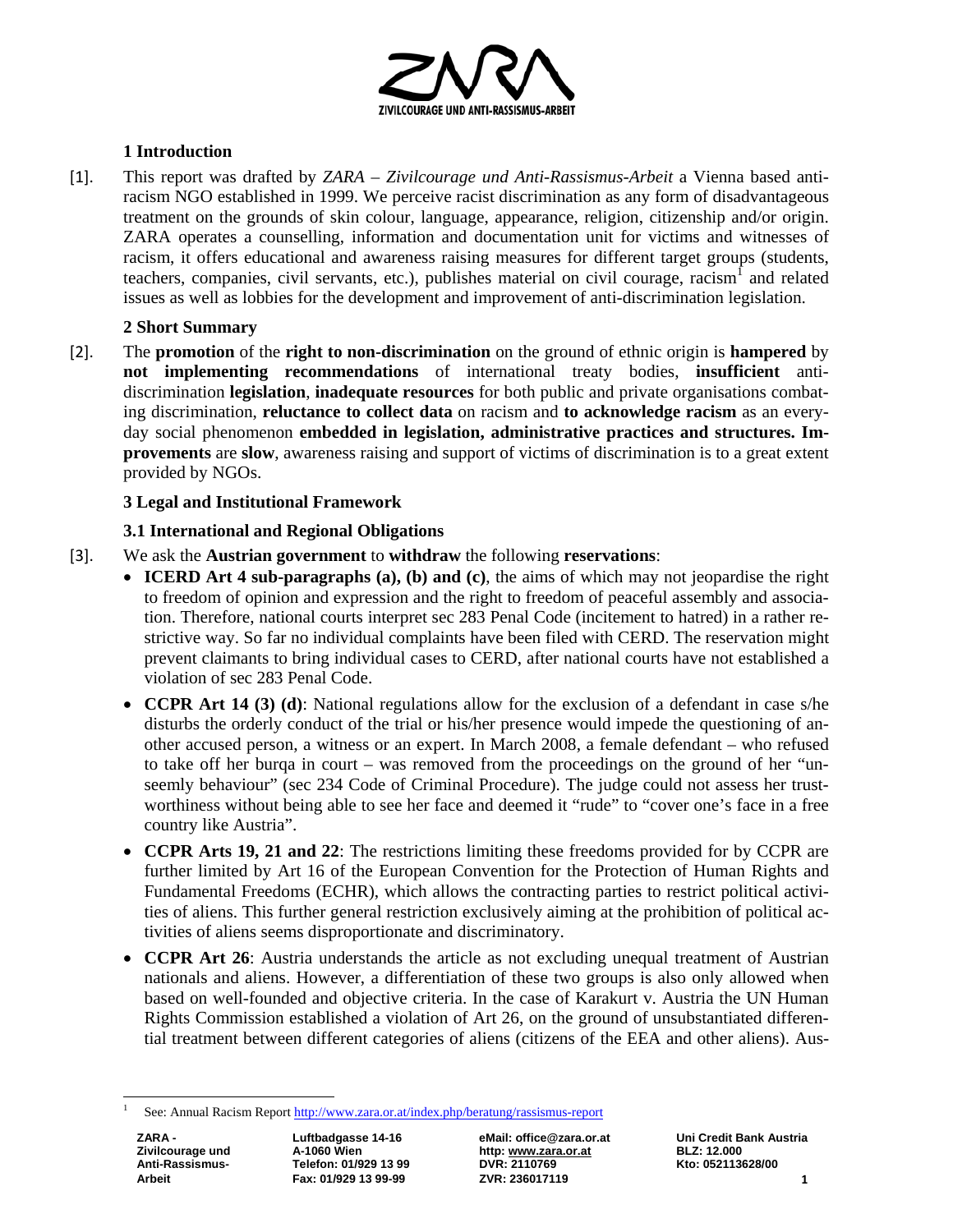

tria will have to expect further condemnations when it continues to differentiate between different categories of aliens not based on substantial grounds.

- [4]. We ask the **Austrian government** to **ratify** the following international obligations:
	- **Protocol No 12** to the **ECHR** guaranteeing an all-inclusive protection against discrimination,
		- **Additional Protocol to the Convention on Cybercrime**, concerning the criminalisation of acts of a racist and xenophobic nature committed through computer systems.

# **3.2 Constitutional and Legal Framework**

- [5]. Unequal treatment of nationals and aliens is protected by the Constitution (Art 7 para 1) and the jurisdiction of the Constitutional Court. In 1995, the Constitutional Court established that the Constitution only guarantees equality before the law to nationals and not to aliens. This provision makes it possible to grant social, housing and family benefits to Austrian and EU nationals but not to thirdcountry nationals. This practice has been restricted by the EU Directive concerning the status of third-country nationals who are long-term residents (2003/109/EC), but recently arrived aliens are excluded. We ask the **government** to **amend** the **Constitution** and **guarantee equality before the law for all people** residing in Austria **independent of their national origin**.
- [6]. The Austrian Equal Treatment Act was amended in 2004 in order to transpose the EU antidiscrimination directives (2000/43/EC and 2000/78/EC). This amendment would not have taken place without the EU-pressure. We ask the **government** to take the following steps to **improve** the **equal treatment legislation** currently in place:
	- **Harmonise** the **scope** and the **prohibited grounds** of discrimination of the approximately 30 different acts in place, in order to equally protect everybody against discrimination no matter whether s/he lives in Vienna, Salzburg or Vorarlberg.
	- Make **legislation** easier to read and understand to make the right to non-discrimination more easily **accessible** for potential **victims of discrimination**.
	- **Abolish** the **hierarchisation** of the **grounds** of discrimination established by the EU directives.
	- **Provide for class action** for NGOs competent in the field of anti-discrimination. The Court of Justice of the EU established in the case of Feryn (C-54/07) that discrimination also takes place in the absence of an individual directly affected by it and should have legal consequences. Class action could contribute to achieving this aim.
	- **Introduce the concept of discrimination on the ground of association** into legislation. The Court of Justice of the EU established in the case of Coleman (C 303/06) that the protection against discrimination should also cover persons that are discriminated against because of their family ties or other relationships with potential victims of discrimination.
	- Support further measures such as strategic litigation to **improve legal certainty** especially regarding immaterial damages, a concept rather alien to the Austrian legal system
- [7]. Draft legislation foresees the amendment of sec 283 (incitement to hatred) Penal Code in order to transpose the Council Framework Decision 2008/913/JHA on combating certain forms and expressions of racism and xenophobia by means of criminal law. Sec 283 solely aims at protecting the public order and not human dignity and the groups protected no longer correspond with the groups currently most often affected by incitement to hatred. We call on the **government** to **amend sec 283 Penal Code** in order to **protect "migrants", "immigrants", "aliens"** and **"asylum seekers"**, who are quite often targeted by hate speech especially during election campaigns.

Anti-Rassismus-<br>
Telefon: 01/929 13 99 DVR: 2110769

**Zivilcourage und A-1060 Wien http: www.zara.or.at BLZ: 12.000 Arbeit Fax: 01/929 13 99-99 ZVR: 236017119 2**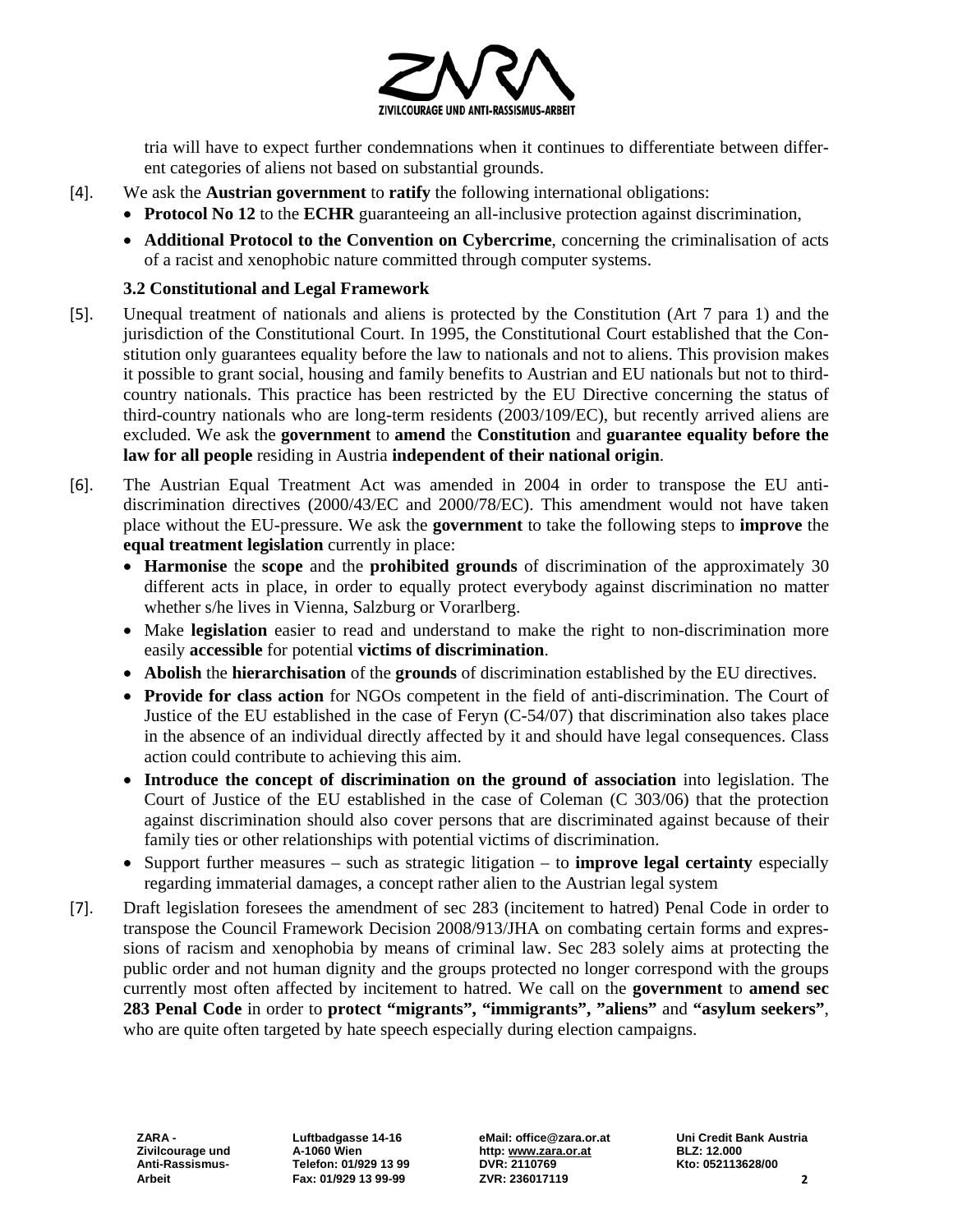

## **3.3 Human Rights Infrastructure**

- [8]. A survey among members of ethnic minorities conducted by the Fundamental Rights Agency of the  $EU<sup>2</sup>$  showed that about 70% of the interviewees in Austria (EU average: 57%) did not know of a law against discrimination. Only about 15 % knew about the Ombud for Equal Treatment (OET) (EU average: 37%). We call on the **government** to **improve the human rights infrastructure**:
	- Support **awareness raising** campaigns and the **promotion of equality bodies**,
	- Establish **regional offices of the OET** competent for **all grounds of discrimination**,
	- Provide all **equality bodies, equal treatment contact points** and **competent NGOs** with **adequate resources** to be able to deal with more complaints, do public relations work and actively monitor whether their recommendations on how to eliminate and prevent discrimination are implemented.
	- Define **standards** for the **proceedings** before the Austrian **Equal Treatment Commission** (ETC), which are in accordance with the **rule of law**,
	- Define **standards** for the **competences** of the **members** of the **ETC**,
	- Provide for **membership** of **competent NGOs** in the **ETC** as well as their right to vote on the decision taken.
- [9]. We ask the **government** to **establish** a **really independent mechanism investigating police violence against ethnic minorities** as well as **allegations of ethnic profiling**. Whenever the Federal Ministry of the Interior or police officials assess allegations of racist violence by the police, the respective police officers are absolved of any criminal offences even before the case is investigated thoroughly. Officials sometimes try to legitimise the incidents by publicly announcing the victim's criminal record. There is no legal provision guaranteeing the independence of the two authorities currently responsible for investigating criminal offences committed by police officers – the Office for Internal Affairs located in the Federal Ministry of the Interior and the Office for Special Investigations within the Viennese Police Department. Both offices report their investigations to the department of public prosecution, which is bound to the instructions of the Ministry of Justice, and may be ordered to gather evidence, by which they can influence the decision of the public prosecutor.

#### **3.4 Policy Measures**

[10]. Most of the legislative or integration measures taken reinforce the social construction of two "homogenous groups" – "we", the white, German speaking, Roman Catholic Austrians and "the others" who are ascribed specific behaviours on the ground of arbitrarily chosen characteristics such as their ethnic belonging. These two socially constructed "groups" are constantly juxtaposed and played off against each other in different political and social contexts. Prejudices and stereotypes, racist attitudes and statements not only by political decision makers but also reflected in the media legitimise individual everyday racism as well as structural racism. **Structural racism** manifests itself in legislation, in acts by the administration, within the police and the judicial system as well as in the educational system and on the labour market.<sup>3</sup> There is hardly any official data available  $$ except for the Reports on the Protection of the Constitution<sup>4</sup> – documenting racism. The official data rather focuses on racism in connection to right wing extremism and does not reflect racism as

 $\overline{a}$ 

Anti-Rassismus-<br>
Telefon: 01/929 13 99 DVR: 2110769

**ZARA - Luftbadgasse 14-16 eMail: office@zara.or.at Uni Credit Bank Austria Zivilcourage und A-1060 Wien http: www.zara.or.at BLZ: 12.000 Arbeit Fax: 01/929 13 99-99 ZVR: 236017119 3**

<sup>2</sup> European Union Agency for Fundamental Rights (2010) Data in Focus Report No 3 – Rights Awareness and Equality Bodies, European Union Minorities and Discrimination Survey, http://fra.europa.eu/fraWebsite/attachments/EU-MIDIS RIGHTS AWARENESS EN.PDF (29.06.2010)

See: Racism Reports by ZARA, http://www.zara.or.at/index.php/beratung/rassismus-report (29.06.2010) and Amnesty International (2009) Austria: Victim or suspect - A question of colour: Racial discrimination in the Austrian justice system, http://www.amnesty.org/en/news-and-updates/report/austria-urged-tackle-police-racism-20090409 (29.06.2010)

See: http://www.bmi.gv.at/cms/bmi\_verfassungsschutz/ (29.06.2010).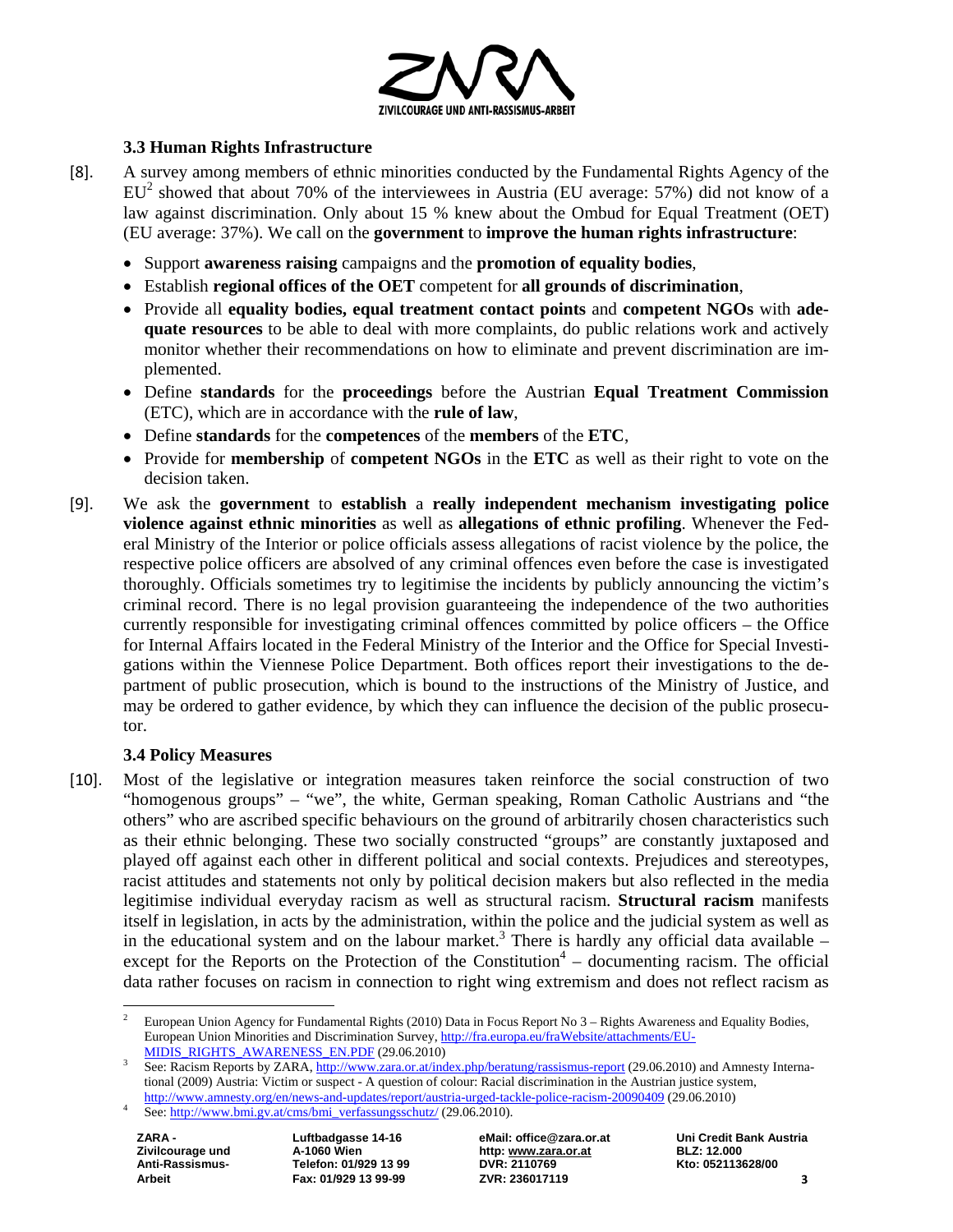

an everyday social phenomenon. This kind of racism is documented by NGOs, since 2005 also in the biannual reports of the OET. We urge the **government** to **make use of** the **data available** as a **basis for developing general anti-discrimination policies** also **combatting structural discrimination**.

[11]. In January 2010, the Federal Ministry of the Interior launched its National Action Plan on Integration (NAPI). The language used still suggests that Austrian society is based on "we" and "the others", whose deficits have to be remedied. The involvement of a handful of NGOs in drafting the plan resulted in including combating racism and discrimination as elements of integration policy. NAPI does however not provide for measures aiming at social cohesion, promoting the Equal Treatment Act, giving more support to victims of discrimination or tackling the issue of structural discrimination. The plan is supplemented by indicators trying to measure integration which do not contain any references to (racist) discrimination. The **NAPI** is **not** a **supplement for the National Action Plan against Racism**, which Austria should have launched following the UN World Conference against Racism in Durban in 2001.

## **4 Promotion and Protection of Human Rights**

## **4.1 Cooperation with International Human Rights Mechanisms**

[12]. Austria is rather reluctant in implementing recommendations aiming at enhancing the legal protection against discrimination on the ground of ethnic belonging and improving the antidiscrimination infrastructure. Many of the **recommendations issued by ECRI** in its third report on Austria did not result in any changes; therefore the fourth ECRI report includes quite a lot of reiterated recommendations<sup>5</sup>, which the **government** should **immediately be implemented**. The **reservations** regarding **ICERD** and **CCPR should be withdrawn** in order to promote the cooperation with International Human Rights mechanisms.

# **4.2 Cooperation with NGOs and rights holders**

[13]. The dialogue of the Austrian government with anti-racism NGOs is rather sporadic. Most of the cases of ethnic discrimination have been taken to court by NGOs rather than by special interest groups (Chamber of Labour, Austrian Trade Union Confederation). These organisations rather focus on gender than on ethnic discrimination. The government often refers to ZARA's work in its reports to CERD, ECRI, etc. However, it does neither fund the support of victims of discrimination nor the monitoring work nor the publication of the Racism Report (except for  $\epsilon$ 1,500,- by the Federal Ministry of European and International Affairs for the translation of the publication). We ask the **government** to reconsider the **institutionalisation of a regular and systematic dialogue** and to **provide competent NGOs with adequate resources** to support victims of discrimination.

# **4.3 Implementation of International Human Rights Obligations**

#### **4.3.1 Equal Treatment and Non-Discrimination**

[14]. Equal treatment is associated with gender equality; discrimination on the ground of ethnic belonging is not a priority issue on the political agenda. Discrimination is a cross-cutting issue that is relevant when drafting legislation, conceptualising, implementing and evaluating measures. Currently there are no (inter-ministerial) structures in place guaranteeing a focus on ethnic discrimination. We therefore ask the Austrian **government** to **establish** a **Ministry for Equal Treatment**.

 $\overline{a}$ 5 ECRI (2010) ECRI Report on Austria (fourth monitoring cycle), Strasbourg, http://www.coe.int/t/dghl/monitoring/ecri/Countryby-country/Austria/AUT-CbC-IV-2010-002-ENG.pdf (29.06.2010)